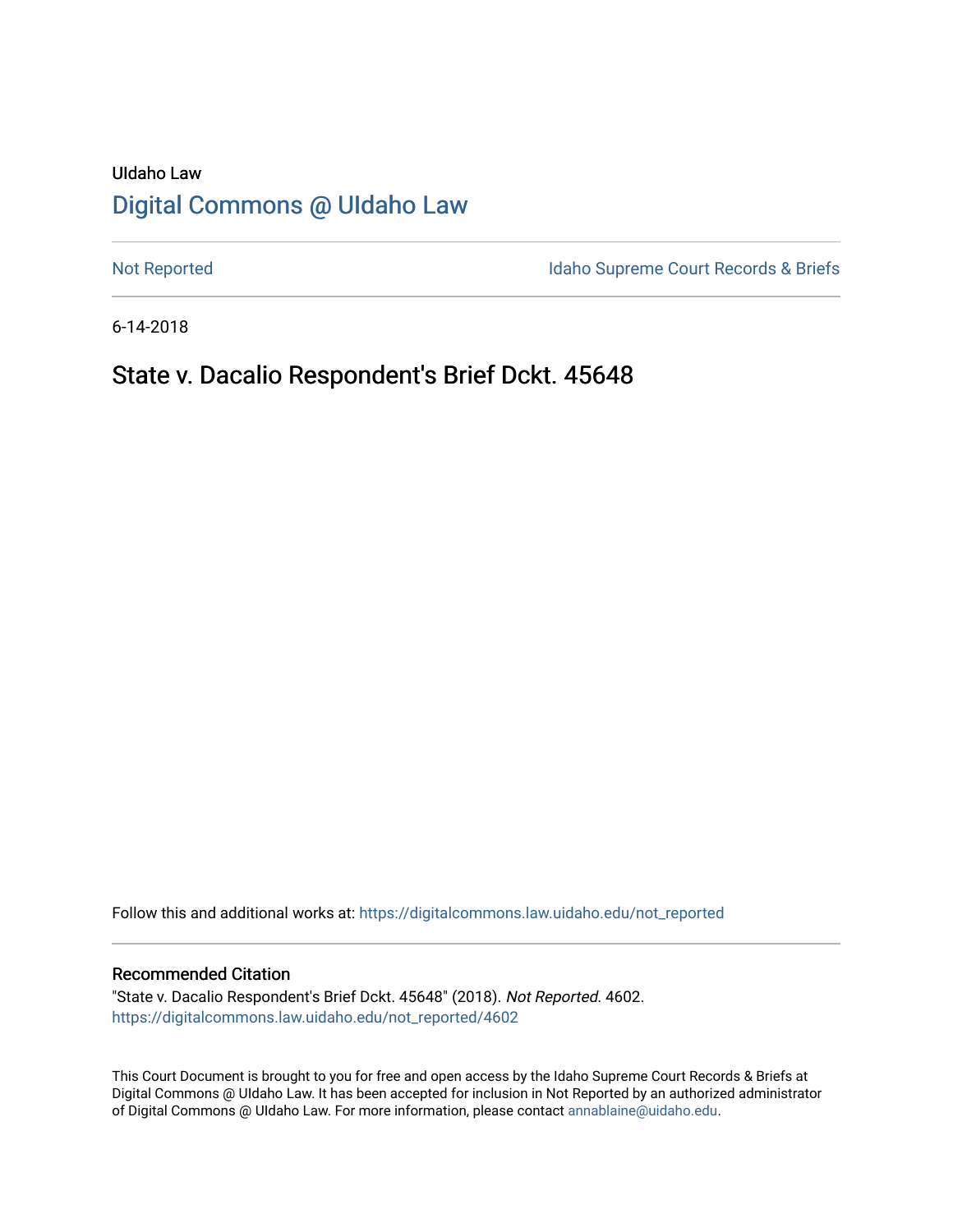LAWRENCE G. WASDEN Attorney General State of Idaho

PAUL R. PANTHER Deputy Attorney General Chief, Criminal Law Division

LORI A. FLEMING Deputy Attorney General P.O. Box 83720 Boise, Idaho 83720-0010 (208) 334-4534

#### IN THE SUPREME COURT OF THE STATE OF IDAHO

| STATE OF IDAHO,            |  |
|----------------------------|--|
| Plaintiff-Respondent,      |  |
| V.                         |  |
| GRANT ABEL ULUKOA DACALIO, |  |
| Defendant-Appellant.       |  |

NO. 45648

 Twin Falls County Case No. CR42-2017-3600

RESPONDENT'S BRIEF

<u>Issue</u>

) )

Has Dacalio failed to establish that the district court abused its discretion by relinquishing jurisdiction?

#### Dacalio Has Failed To Establish That The District Court Abused Its Sentencing Discretion

Dacalio met a woman on a dating website, drove to her home and spent the night. (R., p.20.) He left the next morning and was supposed to come back later that day; however, Dacalio's wife contacted the woman and told her that Decalio was married and was "strung out on Meth." (R., p.20.) The woman tried to contact Dacalio to tell him not to come, but he did not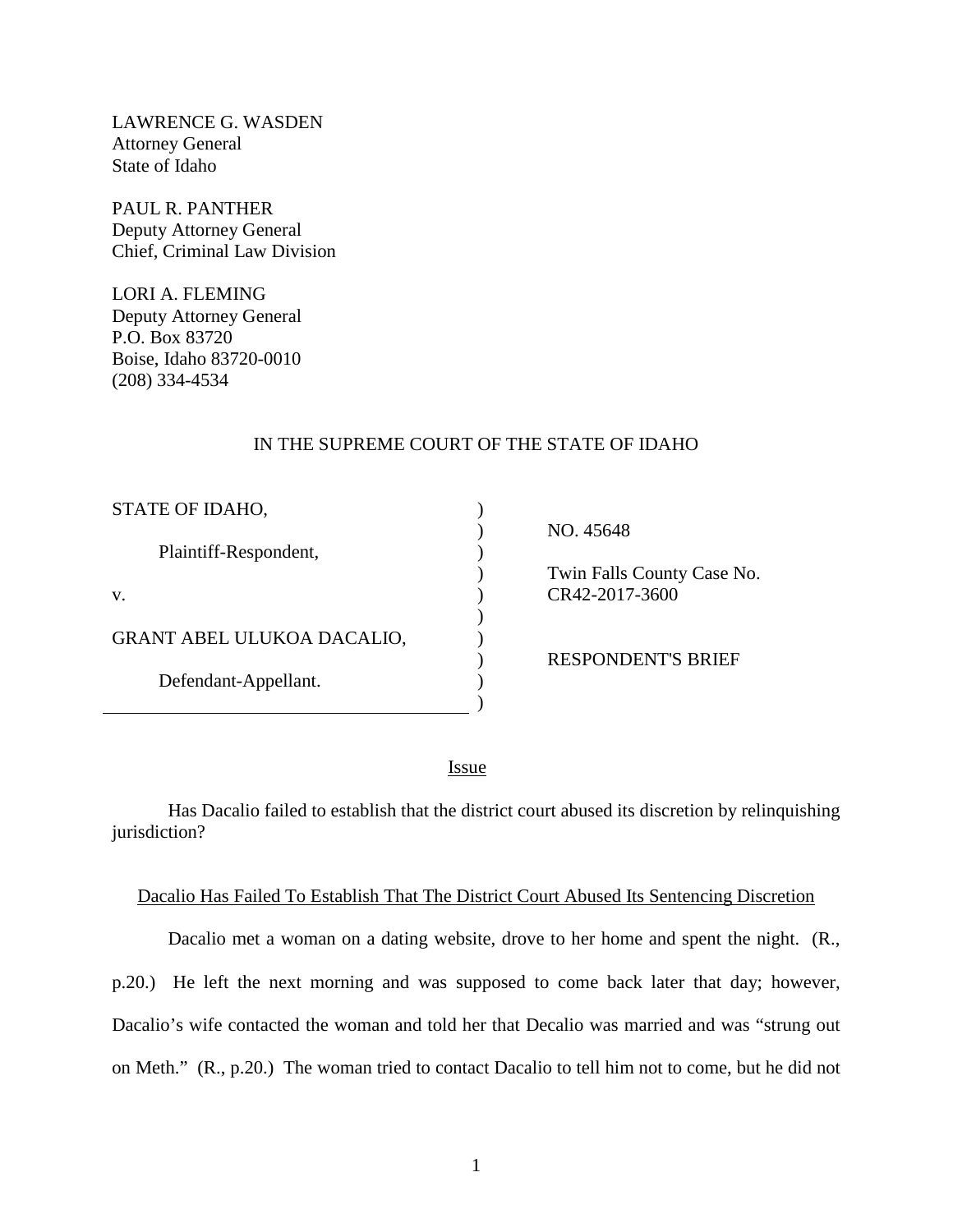answer his phone. (R., p.20.) At three o'clock in the morning, the woman woke up to someone knocking on her door, but she did not answer because she was afraid and she called the police. (R., p.20.) While talking to the responding officer, the woman got a call from her sister who said that Dacalio was at her house and appeared to be high. (R., pp.17, 20.) The officer responded to the sister's house and made contact with Dacalio. (R., p.17.) During the investigation, against the officer's commands, Dacalio started his vehicle, put it in reverse—almost hitting the officer with his car as he backed up—and fled the scene. (R., pp.18-19.) The officer began to pursue Dacalio, but he eluded the officer and, after entering another county, was pursued by other units. (R., p.19.) Dacalio was eventually stopped by police, who turned him over to the original responding officer, and he was then transported to the Twin Falls County Jail. (R., p.19.)

The state charged Dacalio with felony eluding a peace officer and aggravated assault on certain law enforcement personnel. (R., pp.14-16, 52-54.) Pursuant to a plea agreement, Dacalio pled guilty to felony eluding a peace officer, the state dismissed the aggravated assault charge, and the parties stipulated to the imposition of a unified sentence of five years, with three years fixed, with a period of retained jurisdiction. (R., p.60.) The district court followed the plea agreement and imposed a unified sentence of five years, with three years fixed, and retained jurisdiction. (R., pp.71-76.) Following the period of retained jurisdiction, the district relinquished jurisdiction. (R., pp.89-92.) Dacalio filed a notice of appeal timely from the district court's order relinquishing jurisdiction. (R., pp.100-04.)

Dacalio asserts that the district court abused its discretion by relinquishing jurisdiction in light of his acceptance of responsibility, low risk to reoffend, support system, and his "limited success during his rider." (Appellant's brief, pp.3-7.) Dacalio has failed to establish an abuse of discretion.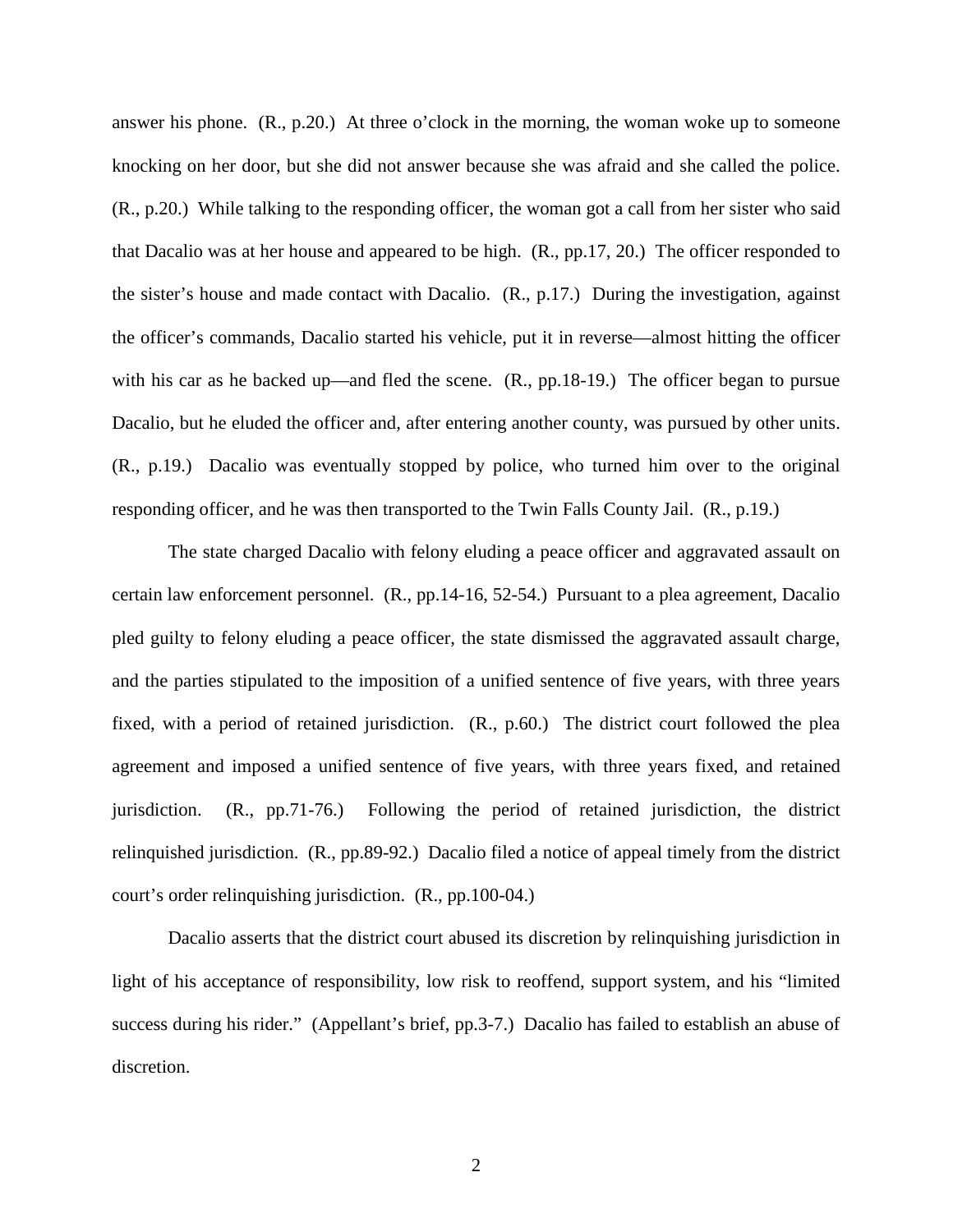"Probation is a matter left to the sound discretion of the court." I.C. § 19-2601(4). The decision to place a defendant on probation or whether, instead, to relinquish jurisdiction over the defendant is a matter within the sound discretion of the district court and will not be overturned on appeal absent an abuse of that discretion. State v. Hansen, 154 Idaho 882, 889, 303 P.3d 241, 248 (Ct. App. 2013) (citing State v. Hood, 102 Idaho 711, 712, 639 P.2d 9, 10 (1981); State v. Lee, 117 Idaho 203, 205–06, 786 P.2d 594, 596–97 (Ct.App.1990)). A court's decision to relinquish jurisdiction will not be deemed an abuse of discretion if the trial court has sufficient information to determine that a suspended sentence and probation would be inappropriate under I.C. § 19-2521. State v. Brunet, 155 Idaho 724, 729, 316 P.3d 640, 645 (2013); Hansen, 154 Idaho at 889, 303 P.3d at 248 (citing State v. Statton, 136 Idaho 135, 137, 30 P.3d 290, 292 (2001)).

Dacalio has not shown that he was an appropriate candidate for probation, particularly in light of his refusal to abide by the terms of institutional rules and failure to demonstrate adequate rehabilitative progress while on his rider. While on his retained jurisdiction program, Dacalio incurred two class C DOR's, one infraction, two written warnings, and eight verbal warnings.  $(APSI, p.5.$ <sup>[1](#page-3-0)</sup> $)$  Dacalio's case manager stated:

Mr. Dacalio arrived on 08/14/17, and within 24 hours of setting foot on compound, he acquired his first corrective action. Two weeks later, I was appointed as his case manager. My first interaction with Mr. Dacalio was on 08/29/17. It involved addressing him about being out of area, after spending 10 minutes trying to locate him; this incident almost put the institution into a total recall. I had my initial meeting with Mr. Dacalio the next day and discussed the expectations while at NICI, emphasizing the importance of knowing the NICI Living Guide and obeying the rules of the institution. Mr. Dacalio stated that he understood the rules and would follow them. However, every meeting I had with him following this initial discussion was simply a repeat of reminding him to

 $\overline{a}$ 

<span id="page-3-0"></span><sup>1</sup> APSI page numbers correspond with the page numbers of the electronic file "Supreme Court 45648 Grant Dacalio – Confidential Exhibits.pdf."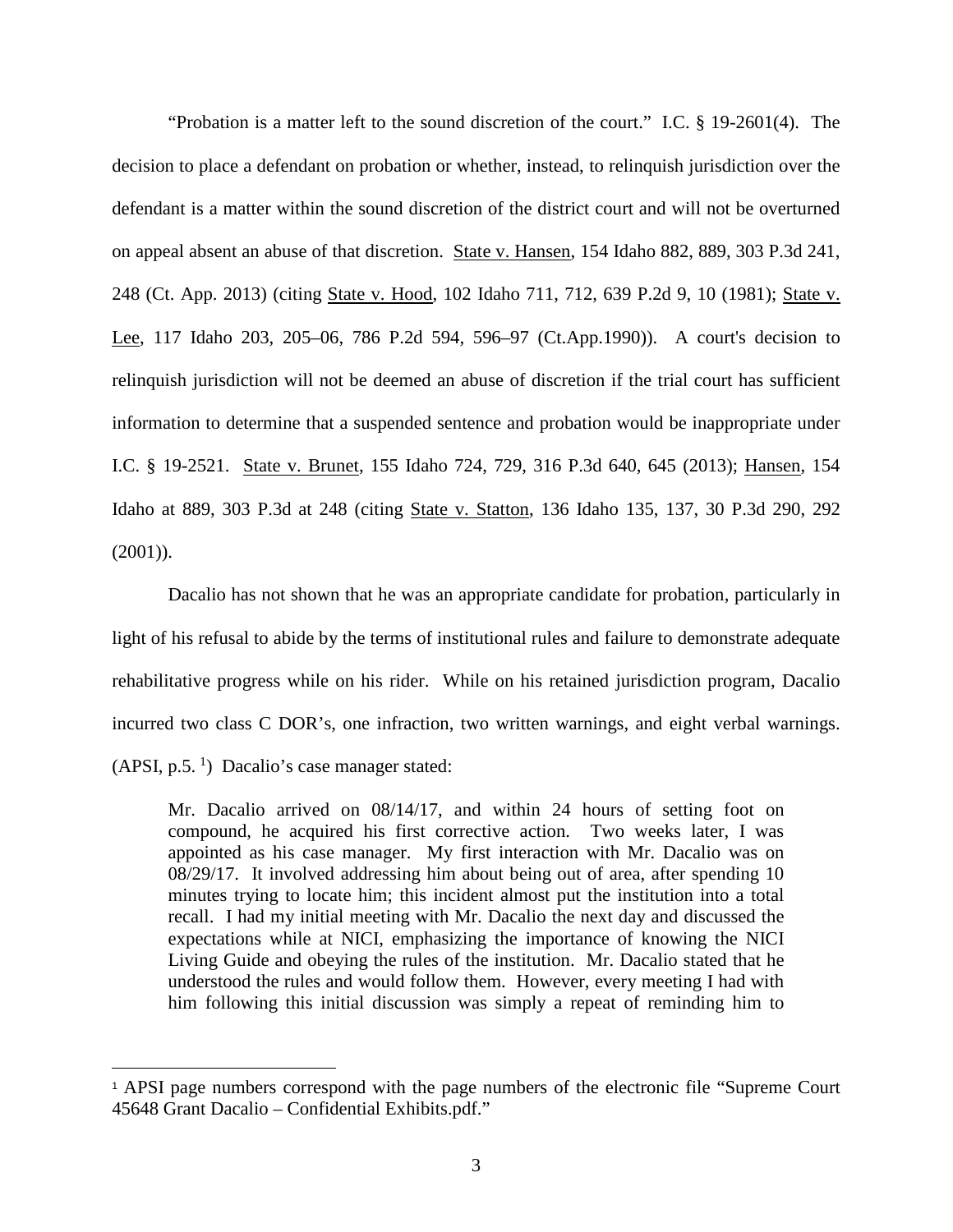follow the rules, and Mr. Dacalio apologizing for his actions, agreeing to change his negative behavior. This agreement to abide by rules never materialized.

(APSI, p.5.) Dacalio's last DOR occurred when the lieutenant observed him working out on day that had not been scheduled. (APSI, p.5.) Dacalio claimed that he had scheduled that time to work out in his planner, and offered to get his planner to show the lieutenant. (APSI, p.5.) The lieutenant watched Dacalio retrieve his planner and a writing utensil, and then confronted him before he could write in his planner. (APSI, p.5.) Dacalio then admitted that he had not scheduled the time to work out. (APSI, pp.5-6.) Reflecting on this incident, Dacalio's case manager stated:

This last violation best demonstrates what I believe is Mr. Dacalio's attitude toward following the institution's living guide and IDOC policy; he knew the rules and simply ignored them. If he thought he could get away with using deceit, going out of area, using furniture as exercise equipment, or breaking other rules to do what he wanted when he wanted to do it, Mr. Dacalio simply acted. His behavior did not change at all while at NICI. I would argue that if Mr. Dacalio had put as much effort into his program material as he did his exercise regimen, he may have resisted his urge to break facility rules in order to meet his desire to work out in areas or during times constituting his corrective actions.

(APSI, p.6.)

That Dacalio did not put sufficient "effort into his program material," as eluded to by Dacalio's case manager, is evident from the record, which shows Dacalio failed to show any rehabilitative progress in his programming classes. Staff reported that, in his Thinking for a Change class, Dacalio was disruptive and liked attention, that he struggled to identify how core concepts applied to him and did not have patience to wait for details or instruction that would help him understand the material, and that he showed no improvement of his "risky thinking" over the course of the program. (APSI, p.6.) The group facilitator for the FATHERS class made similar observations and stated, "Mr. Dacalio was often distracting in class. Comments appeared 'off the cuff' rather than thought through." (APSI, p.6.) Ultimately, Dacalio's case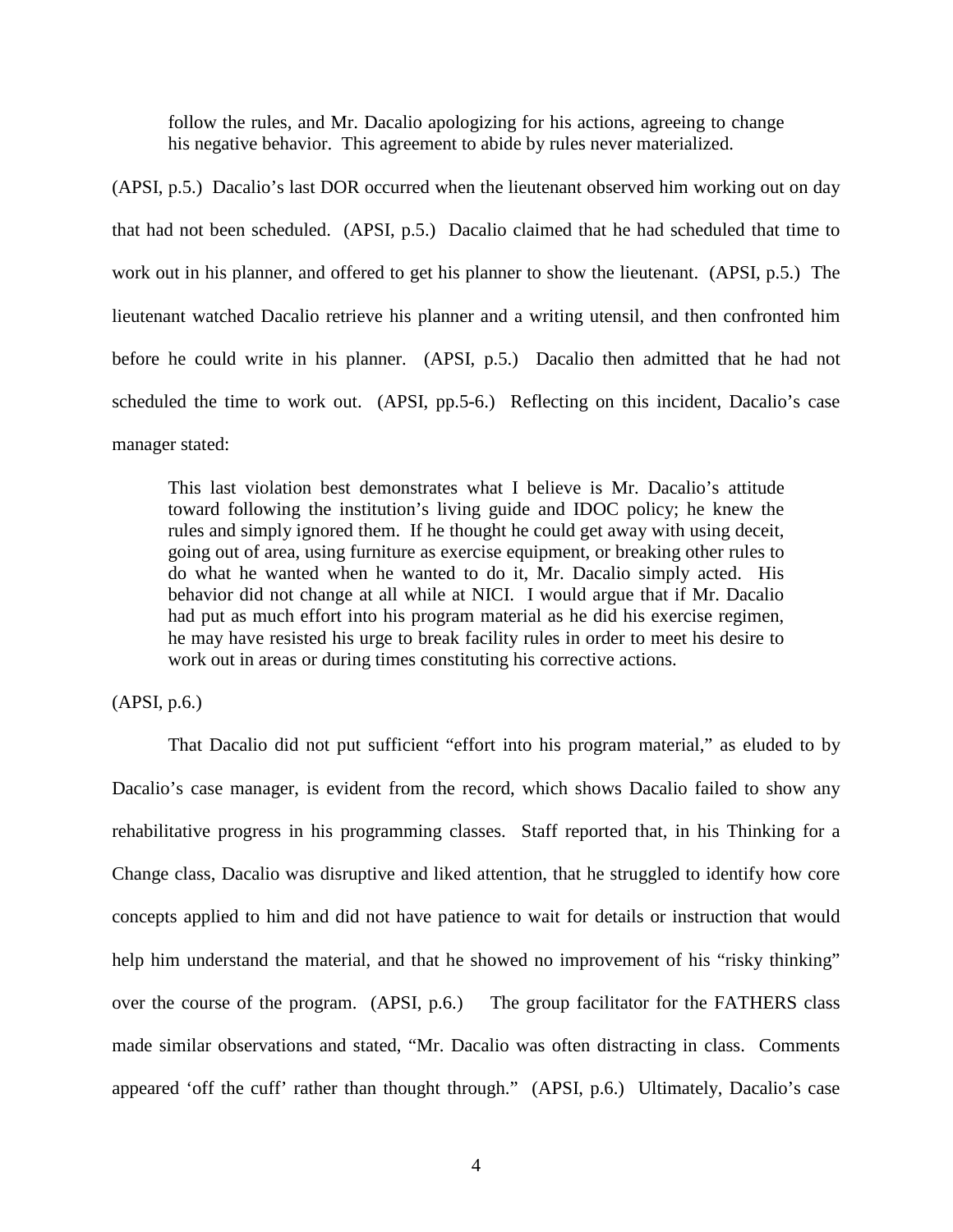manager concluded, "At this time, I have absolutely no confidence in Mr. Dacalio's ability to abide by the terms of probation." (APSI, pp.7-8.)

In its order relinquishing jurisdiction, the district court stated that, not only was it not a constitutional requirement to have a hearing prior to relinquishing jurisdiction, but "Given the defendant's behavior during the programming, it is apparent to the Court that the defendant is not adequately prepared to be successful on probation." (R., pp.89-90.) The district court also noted that it was concerned that Dacalio made several statements regarding how much he had learned, but still received 13 disciplinary actions during his time at NICI. (R., pp.90-91.) The district court's decision to relinquish jurisdiction was appropriate in light of the seriousness of the offense, Dacalio's refusal to comply with institutional rules, and his failure to demonstrate sufficient rehabilitative progress while on his rider. Given any reasonable view of the facts, Dacalio has failed to establish an abuse of discretion.

#### Conclusion

The state respectfully requests this Court to affirm the district court's order relinquishing jurisdiction.

DATED this 14th day of June, 2018.

 $/s/$  Lori A. Fleming LORI A. FLEMING Deputy Attorney General

 ALICIA HYMAS Paralegal